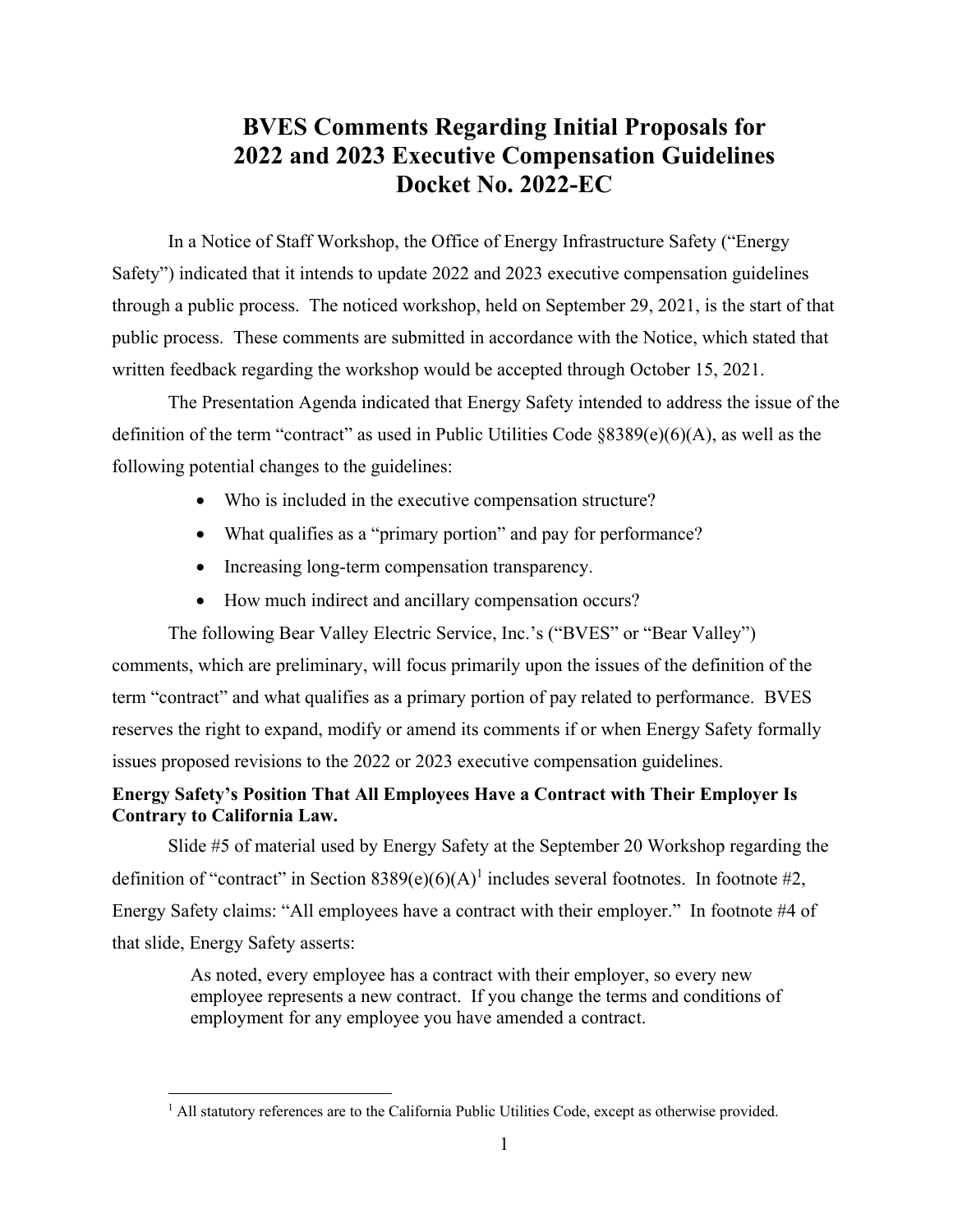And finally, in footnote #5, Energy Safety concludes:

Bottom line: Section  $8389(e)(6)$  applies to every new or amended contract for any executive officer. Section  $8389(e)(6)(A)$  is not limited to contracts with certain termination, compensation, or other employment conditions.

At its core, it appears that Energy Safety is taking the legal position that all employees have a contract with their employer in order to effectuate and impose the requirements of Section 8389(e)(6)(A) on all utilities. Although Energy Safety cites several statutes, it is unclear how those statutes support its position that all employees have a contract with their employer. Indeed, Energy Safety's position is contrary to well-established California labor law.

Under California Labor Code Section 2922, all employment in the state is presumed to be "at will" unless the parties agree otherwise or an exception to at-will employment applies. It states, in relevant part: "An employment, having no specified term, may be terminated at the will of either party on notice to the other." Claiming that all employees have a contract with their employer is contrary to the provisions of Labor Code Section 2922 and the antithesis of "at will" employment.

#### **BVES President Has No Employment Contract and Is an "At Will" Employee.**

The President of BVES is currently the only position covered by Bear Valley's executive compensation plan. In a written offer outlining the terms and conditions of employment for the current President of BVES, the offering document provides:

> No employment contract is created or implied. Employees of the Company are employed on an "at will" basis, and the relationship may be terminated by either the Company or you at any time with or without notice and with or without cause.

The offering document clearly states there is no employment contract, express or implied, with regard to the position of President, and that the President is an "at will" employee. Even if Energy Safety's position was that California law creates a *presumption* that all employees have an employment contract with their employer (which is not the law, nor the apparent position of Energy Safety), the existence of a signed document between Bear Valley and its President stating there is no employment contract, express or implied, and he is an "at will" employee would overcome any such presumption.

The facts clearly establish that BVES has no executive employment contracts. Therefore, the requirements of Section  $8389(e)(6)(A)$  are not applicable to Bear Valley's executive compensation plan.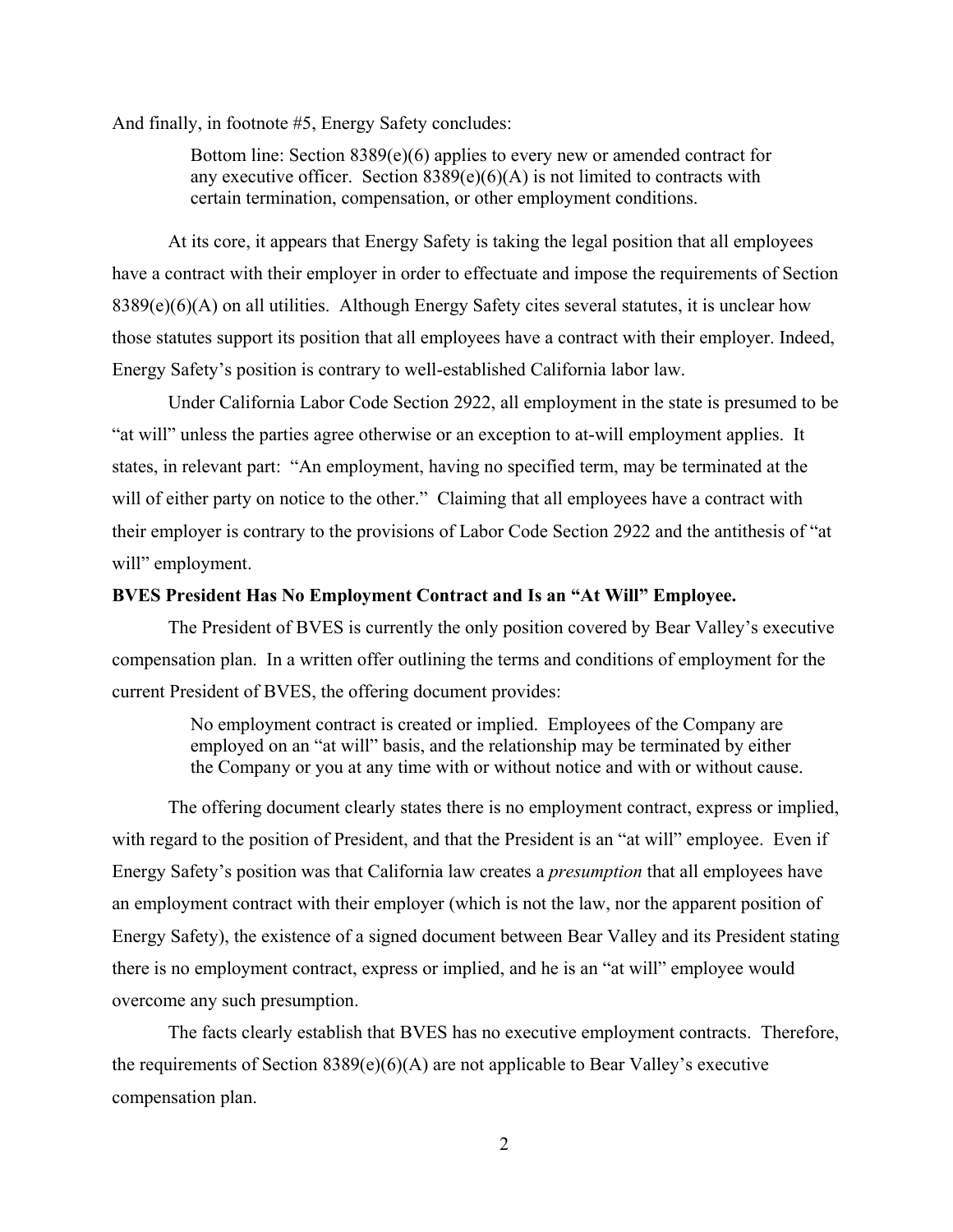### **Energy Safety's Interpretation of Section 8389(e)(6)(A) Regarding Contracts Is Contrary to the Rules of Statutory Interpretation.**

One of the rules of statutory interpretation is that significance should be attributed to every word and phrase of a statute, and a construction making some words surplusage should be avoided.<sup>2</sup> A corollary to that rule is that, generally, if the Legislature chose to include language, it must be given some meaning. Laws should be interpreted to avoid rendering some words surplusage, null or absurd.<sup>3</sup>

In addition, words in a statute should be given their plain and common sense meaning.<sup>4</sup> In the context of executive compensation, use of the term "contract" would logically mean an *employment* contract. To interpret it to mean some other type of contract would be contrary to a common sense meaning when used in the context of a statute dealing with executive compensation.

Section 8389(e)(6) provides, in relevant part,

[Energy Safety] shall issue a safety certification to an electrical corporation if the electrical corporation provides documentation . . . [that] the electrical corporation has established a compensation structure **for any new or amended contracts** for executive officers, as defined in Section 451.5, that is based upon the following principles: . . . (bolded added)

Energy Safety's claim that all employees have contracts with their employers would, in effect, render the "for any new or amended contracts" language in Section 8389(e)(6)(A) null and surplusage. Such a result is contrary to rules of statutory interpretation. The bolded language is *limiting* language to the applicability of Section 8389(e)(6)(A). An interpretation effectively eliminating such language broadens the applicability of that statute well beyond that which was intended by the Legislature.

As statutory construction rules require, the phrase "for any new or amended contracts" must be given some meaning. It cannot simply be ignored. If properly read, it *limits* the requirement of a particular compensation structure to only those circumstances where executive officers have new or amended employment contracts with the electrical corporation. Energy Safety's unsupported claim that *all* employees (which would include executive officers as defined in Section 451.5) have an employment contract with their employers (electrical

 $\overline{a}$ 

<sup>2</sup> *People v. Woodhead*, 43 Cal.3d 1002, 1010; *Moyer v. Workmen's Comp. Appeals Bd*., 10 Cal3d 222, 230.

<sup>&</sup>lt;sup>3</sup> Ingredient Communications Council, Inc. v. Lungren, 2 Cal App. 4<sup>th</sup> 1480, 1492.

<sup>4</sup> *Mercer v. Dept. of Motor Vehicles*, 53 Cal. 3d 753, 763.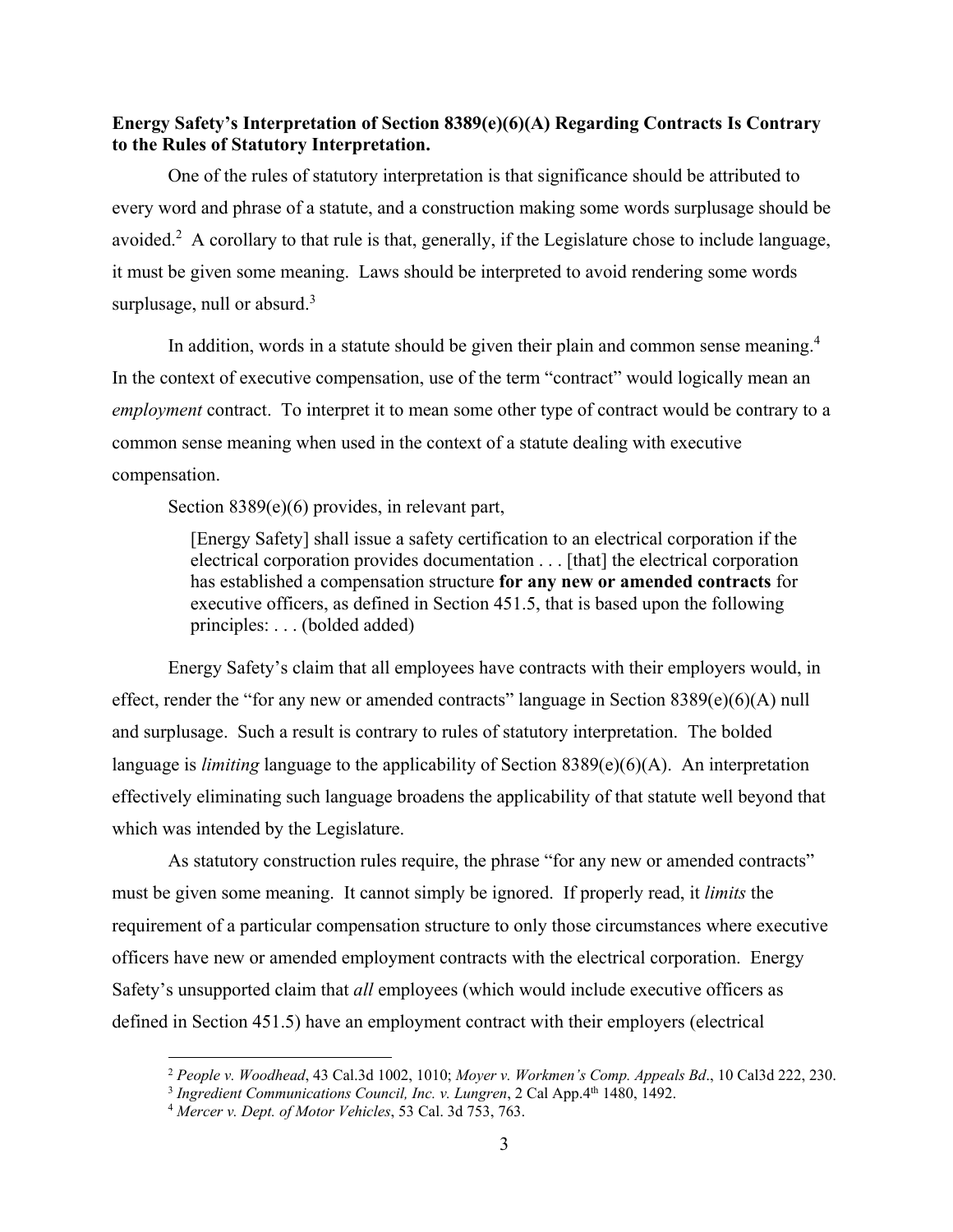corporations) would render the limiting language meaningless and surplusage, which is contrary to the rules of statutory construction.

If the Legislature had intended to require electrical corporations to establish a compensation structure that applied to *all* executive officers, it would not have added the modifying and limiting language "for any new or amended contract" in front of the phrase "for executive officers, as defined in Section 451.5." It would simply have not included such language at all. But it did include such modifying and limiting language, and it is improper statutory construction to simply read out the phrase "for any new or amended contract" as if it does not exist.

In summary, Energy Safety is without authority, and would be in violation of the law, to attempt to require BVES to comply with Section 8389(e)(6)(A). The Legislature expressly limited the law's application to only those circumstances where an employment contract exists between the electrical corporation and its Section 451.5 executive officers. No such employment contract exists with Bear Valley's President. Therefore, Section 8389(e)(6)(A) is not applicable to BVES.

Notwithstanding that the provisions of Section 8389(e)(6)(A) are not applicable to BVES, BVES voluntarily commits that its future executive compensation plans will continue to comply with Section 8389(e)(6)(A) requirements in a manner generally consistent with the 2021 plan approved by Energy Safety.

#### **Bear Valley Is Fundamentally Different Than the Large California Utilities**

Bear Valley appreciates Energy Safety's efforts to standardize the requirements of executive compensation plans. Similar utilities should be treated similarly. However, where utilities are materially different, rigid interpretations and unyielding allegiance to uniformity can lead to counterproductive results.

BVES is materially different than the three large investor-owned electric utilities in California. It currently has only 45 employees and approximately 24,500 customers, with annual revenues of approximately \$40 Million. In comparison, Southern California Edison Company has approximately 12,700 employees, with over 5 million customers and annual revenues of approximately \$13.5 Billion. Relatively speaking, BVES has approximately 0.4% of Edison's workforce, approximately 0.5% of its customer base and approximately 0.3% of its annual revenues. The comparison of annual revenues is important because annual revenues of a

4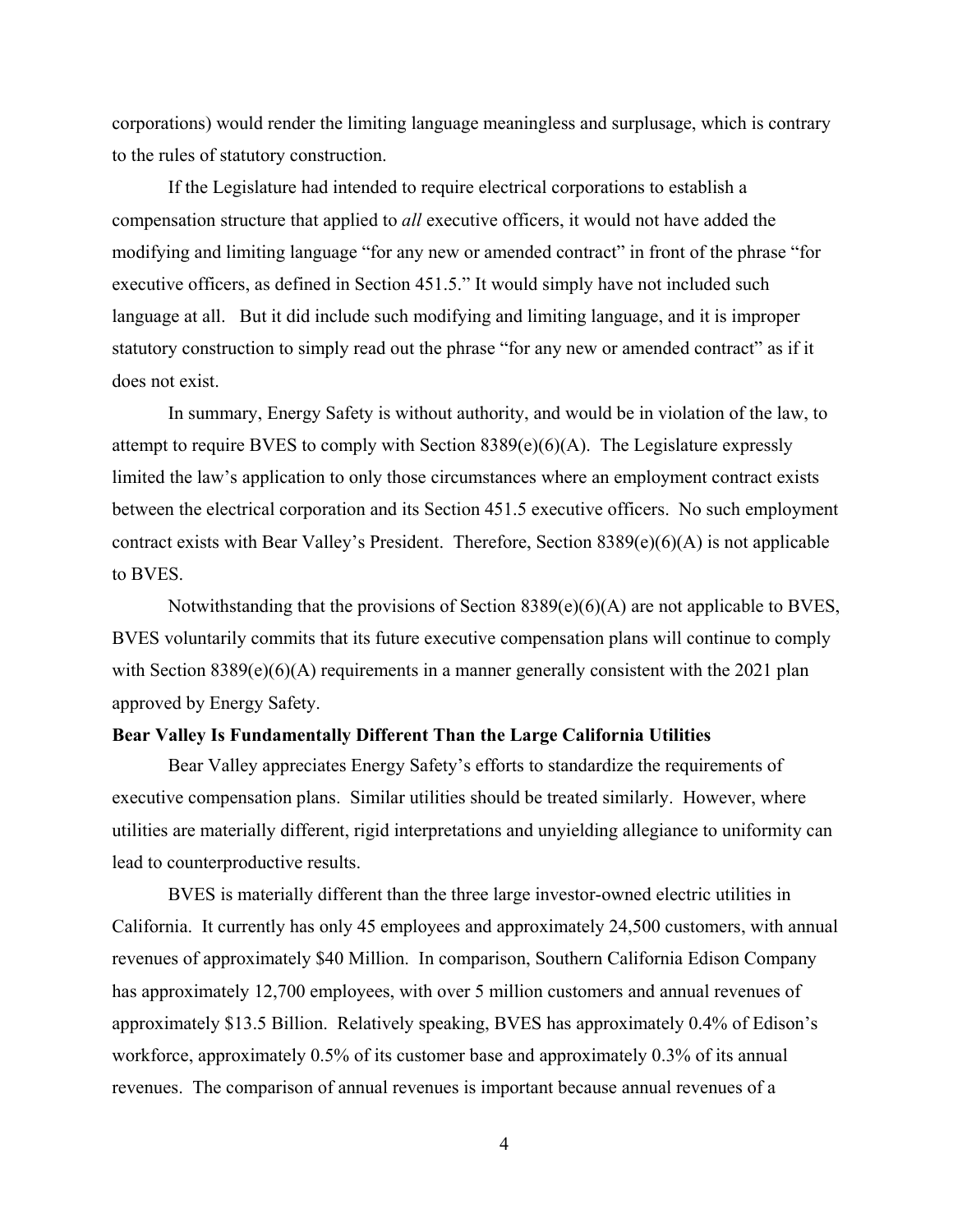corporation play a key role in identifying peer group companies in studies comparing top executives' total compensation. As can be seen by these numbers, Bear Valley's financial picture is starkly different than Southern California Edison's, as well as the other two large electric utilities whose annual revenues are also in the multi-billion dollar range.

BVES is the only small electric IOU in the state to apply for a Safety Certificate under the provisions of Section 8389. Accordingly, BVES is the only small electric utility in the state that must seek approval of Energy Safety for Bear Valley's executive compensation plan under the provisions of Section 8389.

The provision in Section  $8389(e)(6)(A)(i)(I)$  requiring the primary portion of executive total compensation to be based upon achieving objective performance metrics is extremely difficult for a very small utility to comply with and still attract and retain competent executives that are incentivized to provide safe, reliable and cost-effective service to its customers. BVES and its customers must be allowed to have an executive compensation package that is structured and sized competitively with similarly-sized corporations. BVES should not be required to needlessly pay its executives more than the market requires when there are interpretations of statutory provisions which would avoid such an indefensible result.

In the workshop presentations, there were no corporations the size of BVES that were included in the so-called peer group used for comparisons. BVES is very concerned that its fundamentally different circumstances, when compared with the three large California investorowned electric utilities, are simply being ignored. These very substantial differences must not be swept under the rug. They warrant recognition and reasonable accommodation to realize important Legislative objectives without harming the utility and its customers.

# **Large Utility Executive Compensation Is, and Should Be, Materially Different Than BVES Executive Compensation**

BVES recognizes that there is, and should be, a very substantial difference in total compensation paid to top executives of very large IOUs as compared to BVES executives. With compensation packages that have much higher total compensation, executives of the large IOUs may still receive a very substantial, and attractive, base salary while having a compensation package that still allocates the primary portion of total direct compensation to achieving objective performance metrics.

For example, a compensation package totaling in excess of \$2,000,000 of compensation could provide an executive with a very attractive base salary of up to \$1,000,000 and still be

5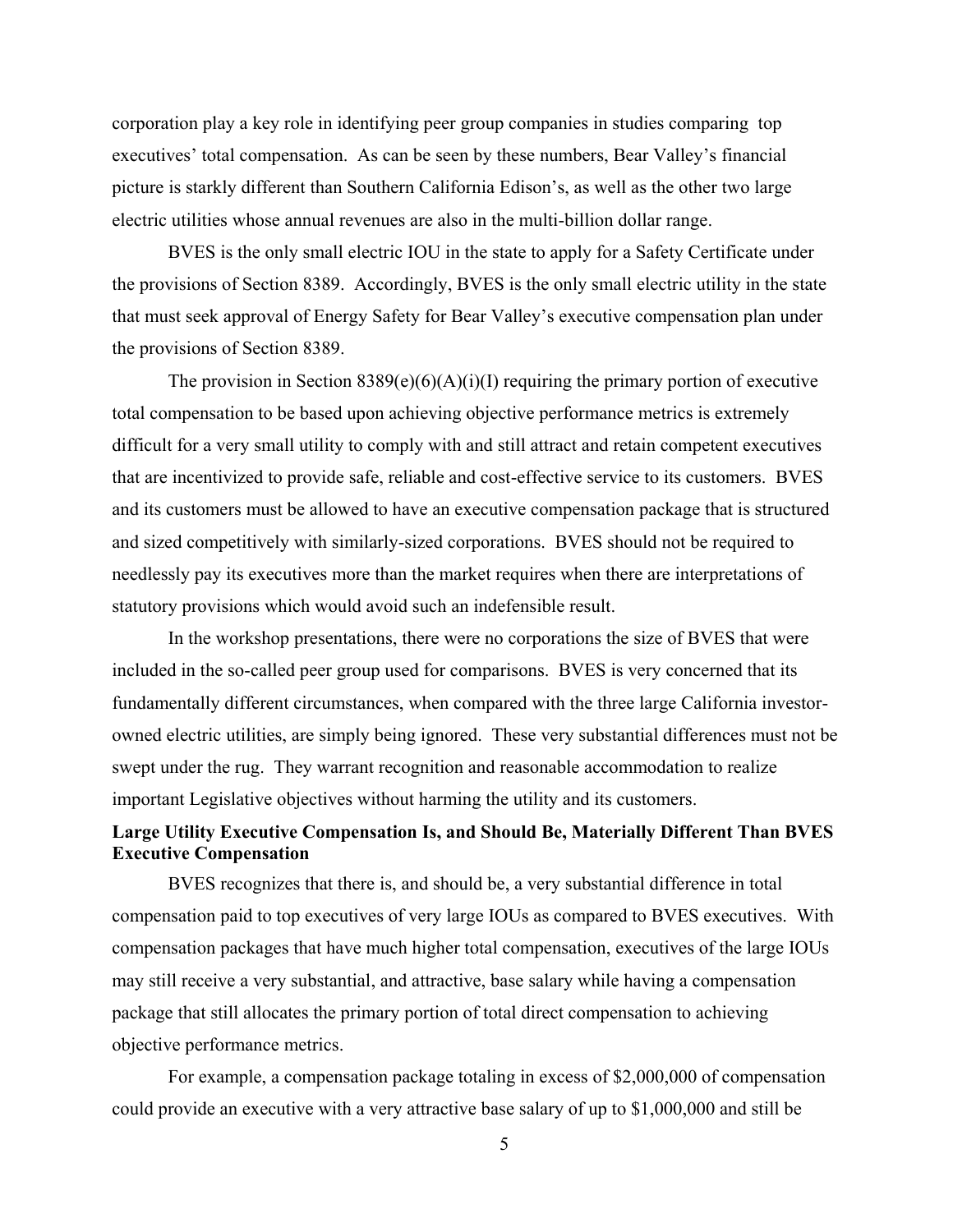compliant with Section 8389. In contrast, if Bear Valley's executive's overall annual compensation is less than \$400,000, then the requirements in Section 8389 would limit the base salary to under \$200,000. Bear Valley is very concerned that such a relatively modest base salary for the President would not allow BVES to retain and recruit highly-competent, motivated utility executives. BVES needs such executives to not only help to ensure that BVES is operated safely and efficiently, but also to lead its efforts to develop and implement complex programs to reduce wildfire risks for the benefit of the state, BVES and its customers.

### **Requiring Bear Valley's Executive Plan to Meet Section 8389(e)(6) Requirements Based Upon Threshold Pay Could Seriously Undermine Bear Valley's Ability to Retain and Recruit Highly Competent and Motivated Executives**

Similar to other executive compensation plans, Bear Valley's plan has three levels of performance metrics and corresponding compensation – Threshold, Target and Maximum. Bear Valley's 2021 approved executive compensation plan is based upon using metrics and compensation at the Target level.

Based on comments at the September workshop, BVES understands that Energy Safety is considering a potential change in how it will determine compliance with the requirement of Section  $8389(e)(6)(A)(i)(I)$ . Energy Safety proposes that the primary portion of an executive officer's compensation be based upon achievement of objective performance metrics at the Threshold level, rather than the Target level. If this potential change is adopted and applied to BVES, it would likely require yet another reduction in the base pay for Bear Valley's President. The potential reduction in base pay could be as much as 50% given the current payout for performance metrics at Threshold level compared to Target level. It is not hyperbole to state that yet another reduction in the President's base pay will further undermine Bear Valley's ability to retain and recruit highly competent and motivated executives to the position of President. Energy Safety must avoid such a counterproductive result.

In Bear Valley's initial, January 15, 2021, filing of its 2021 Executive Compensation Plan, Bear Valley submitted a Plan that resulted in base pay being 66.7% of total compensation at Target performance level, with performance-based compensation comprising 33.3% of total compensation. After stating that it had no new or amended contract with its executive officers, Bear Valley noted that Section 8389(e)(6)(A) was not applicable to it. Nevertheless, Bear Valley's Plan voluntarily satisfied many of the principles set forth in that statute. In an April 14,